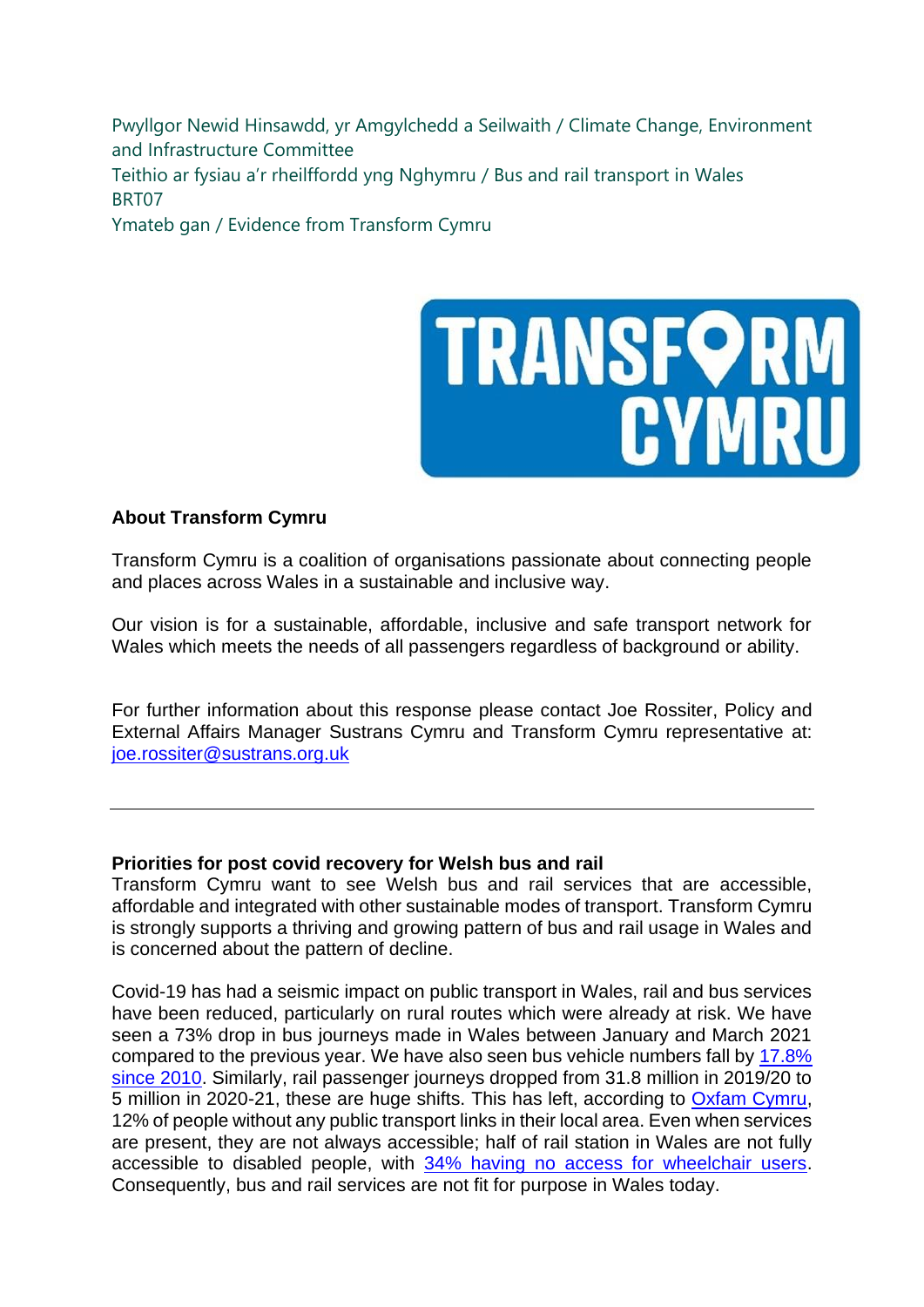We have seen the understandable disincentivization of public transport during Covid and whilst Welsh Government were more positive about public transport, the message has remained that this is for essential journeys only. This has impacted the financial sustainability of transport services and we have seen services reduced during Covid and the routes and services that were already struggling, may be lost permanently. Any reform of bus and rail must be aware of the impact of Covid on travel patterns, but importantly, must incentivize getting users back on their services. This requires commitment and investment in behavioural change.

The key priority for post covid recovery bus and rail services are that they should be local, regular and enable people to access the services they need to live happy, healthy lives. Individuals will be more likely to see public transport as a viable, convenient option if they live within a short walk of a station or stop, the waiting times at the nearest station or stops are short and that multiple services serve a variety of locations pass the nearest stations or stops. Currently, having a service doesn't guarantee access to the things people need; variation between weekday and weekend services, services that stop early in the evening, a lack of stops in key places meaning people have to be able to walk to their destination, failure to integrate effectively with other modes of ravel, including active travel, a requirements to go through an urban centre to reach the other side, and lack of frequency of service can all form barriers to viable use. Travel should enable easy access to work, access to learning, access to healthcare and other services, access to shops, social, cultural and sporting activities.

We also think that services should prioritise personal safety. Personal safety issues are a significant barrier to women's full use of public space. An estimated 81% of women have experienced street harassment. It is also especially severe among women who do not work the traditional nine-to-five weekday pattern and are therefore more likely to travel in darkness. Personal safety is not just an issue for women and many other groups experience similar issues, especially disadvantaged or marginalised groups, for example children, disabled people, people from minority ethnic groups, LGBTQ+, older people and people living in deprivation or from multipledeprived communities.

Bus and rail services must also prioritise on working for those that most need it. In Sustrans Cymru's recent report on the issue of transport poverty, *[Making the](https://www.sustrans.org.uk/our-blog/news/2022/may/people-in-wales-facing-transport-poverty-reality-says-sustrans-report/)  [Connection,](https://www.sustrans.org.uk/our-blog/news/2022/may/people-in-wales-facing-transport-poverty-reality-says-sustrans-report/)* highlights how living in a state of transport poverty is a widespread experience in Wales today. We must ensure that public transport services act to alleviate all wider societal inequalities. Without an explicit and strategic plan for how these services will tackle inequalities, they will fail to do so.

It is vital that we get passengers back on to public transport for social, environmental and economic reasons. To ensure that transport is available for those who need it the most, services must either be profitable or subsidised as a public service. The Government's target for modal shift is 45% by 2040. This is not a shift to electric cars but away from cars and towards active travel and public transport. Without fit-forpurpose bus and rail services, which complement active modes of travel, we will not come close to hitting these targets.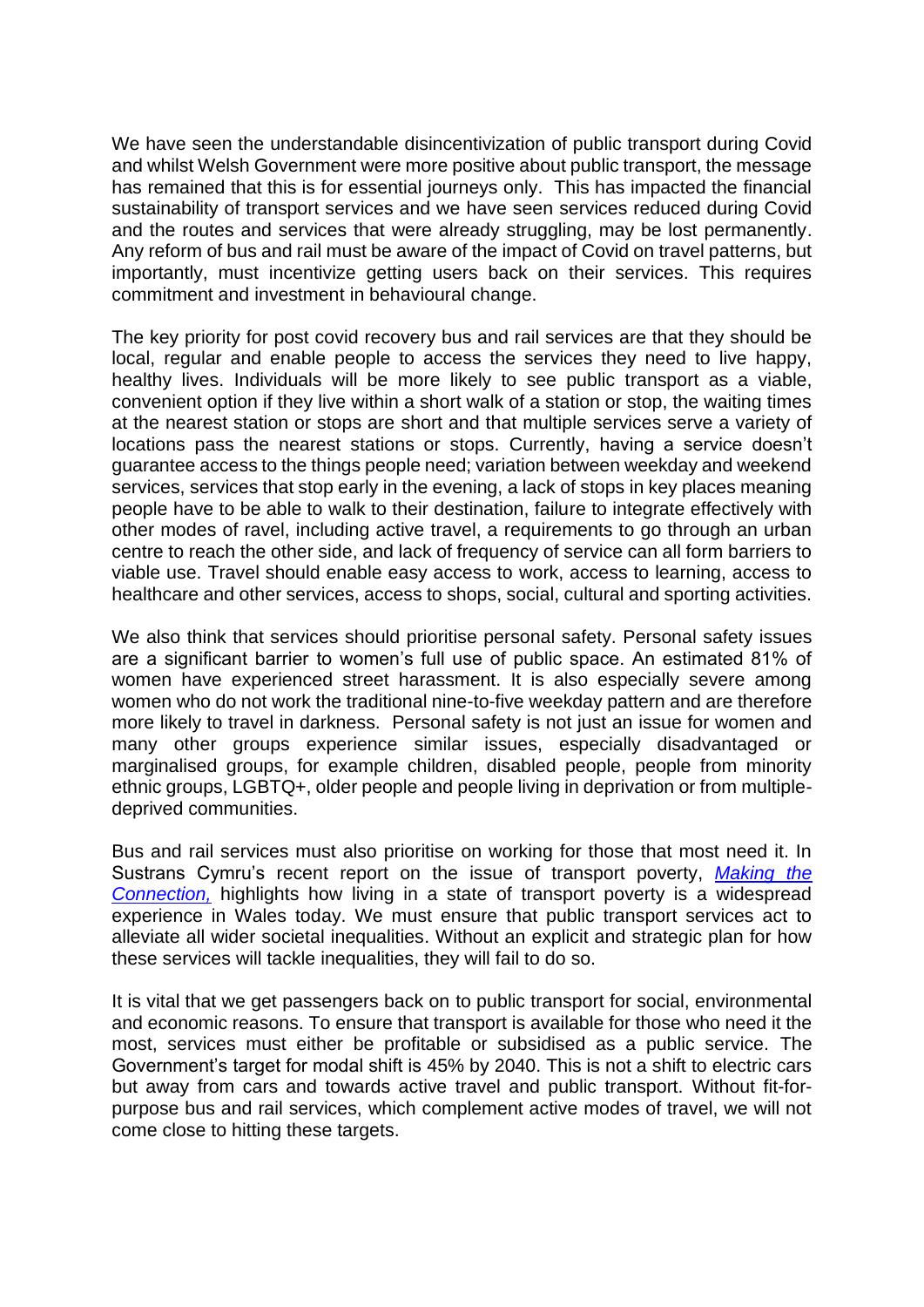## **The action required to achieve Welsh Government targets for modal shift to these modes and behaviour change**

We should first acknowledge that it is welcomed that Welsh Government have such ambitious targets on active travel and on modal shift particularly, pledging in Llwybr Newydd that "we have set a target of 45% of journeys to be made by public transport, walking and cycling by 2040," an estimated increase of 13% on the current mode share of 32%.

In order to bring these ambitious targets to reality, we need to see serious, coordinated action to shift people from the car to active travel and public transport. This needs to involve both proactive incentives for travelling more sustainably, e.g. better active travel infrastructure, cheaper public transport, but also disincentives, mechanisms which make it harder to drive in comparison to more sustainable modes.

A significant weakness in the bus and rail sector in Wales is its lack of integration with other modes. Too many barriers are placed in the way of people looking to walk, wheel or cycle to and from rail and bus services as part of a multi-modal journey. We want to see services that encourage people to travel in the most sustainable way possible, yet, currently we disincentivize people from doing so by making it easier to travel to public transport services by private car. So, bus or rail services, which may take a user most of the way in their journey, must be integrated with safe, comfortable, accessible walking, wheeling and cycling provision at the bus stop or rail station. This means in practice; secure cycle storage, integration with bus and rail timetabling, reliable services that arrive on time, the ability to travel on bus or train with a cycle on board, an integrated ticketing approach. Without this serious commitment to integrating services, the most sustainable transport modes will not be attractive options for those that seek to use busses or trains as part of their journeys.

A by-product of the cost of living crisis is that we are seeing the costs of running a car significantly growing, in the last few months according to the [RAC,](https://www.racfoundation.org/data/cost-of-transport-index) since January 2021 we have seen over a 20% rise in running a car. This is bringing it closer to the costs of travelling by rail or by bus and coach – however we have seen rail and bus fares far outstrip average wages over the past ten years. Bringing them closer to parity. Bus and rail need to be seen as affordable options and genuine, reliable alternatives for people across all incomes.

We also think it is important for there to be an analysis of what public transport links bring to local economies across Wales. The public only see the costs of putting services on, not what the wider economic impact of these services are. We think there needs to be a more thorough conception of the economic and wellbeing impact of public transport services, to better make the case to communities of their benefits and value. This would also help to make the case for the level of public sector spending that will be required to deliver public transport services that are attractive to all.

**Views on proposals for bus and rail reform – including UK Government plans to reform the rail industry, and Welsh Governments plans for regulation of bus services / the Bus White Paper**

**Wales Bus reform**